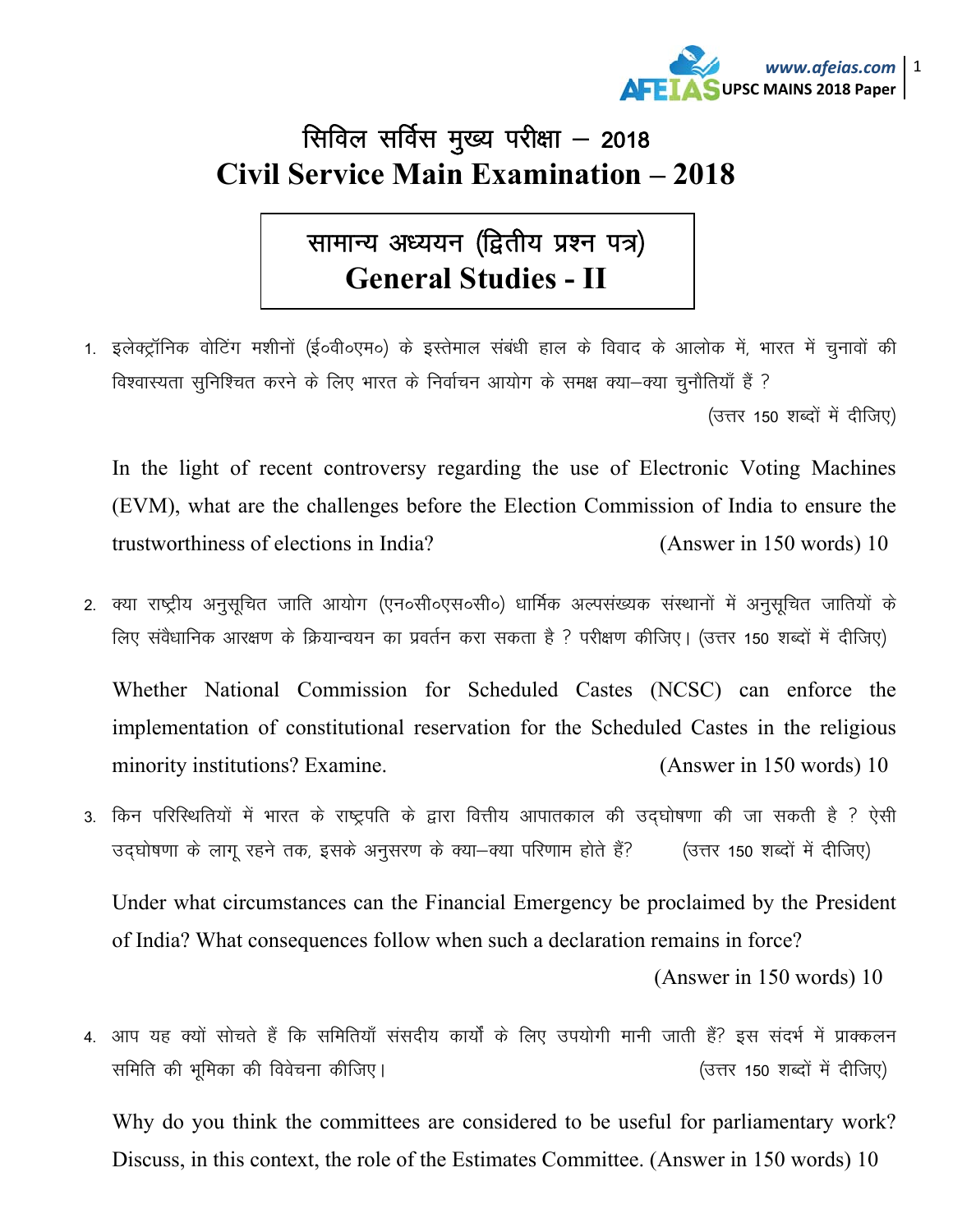

5. "नियंत्रक और महालेखापरीक्षक (सी॰ए॰जी॰) को एक अत्यावश्यक भूमिका निभानी होती है।" व्याख्या कीजिए कि यह किस प्रकार उसकी नियुक्ति की विधि तथा शर्तों और साथ ही साथ उन अधिकारों के विस्तार से परिलक्षित होती है, जिनका प्रयोग वह कर सकता है। (उत्तर 150 शब्दों में दीजिए)

"The Comptroller and Auditor General (CAG) has a very vital role to play." Explain how this is reflected in the method and terms of his appointment as well as the range of powers he can exercise. (Answer in 150 words) 10

6. "विभिन्न प्रतियोगी क्षेत्रों और साझेदारों के मध्य नीतिगत विरोधाभासों के परिणामस्वरूप पर्यावरण के 'संरक्षण तथा उसके निम्नीकरण की रोकथाम' अपर्याप्त रही है।" सूसंगत उदाहरणों सहित टिप्पणी कीजिए।

(उत्तर 150 शब्दों में दीजिए)

"Policy contradictions among various competing sectors and stakeholders have resulted in inadequate 'protection and prevention of degradation to environment." Comment with relevant illustrations. (Answer in  $150$  words) 10

- 7. भारत में 'सभी के लिए स्वास्थ्य' को प्राप्त करने के लिए समुचित स्थानीय सामुदायिक स्तरीय स्वास्थ्य देखभाल का मध्यक्षेप एक पूर्वापेक्षा है। व्याख्या कीजिए। (उत्तर 150 शब्दों में दीजिए) Appropriate local community level healthcare intervention is a prerequisite to achieve 'Health for All' in India. Explain. (Answer in 150 words) 10
- 8. ई–शासन केवल नवीन प्रौद्योगिकी की शक्ति के उपयोग के बारे में नहीं है, अपितू इससे अधिक सूचना के 'उपयोग मल्य' के क्रांतिक महत्त्व के बारे में है। स्पष्ट कीजिए। (उत्तर 150 शब्दों में दीजिए) E-governance in not only about utilization of the power of new technology, but also much about critical importance of the 'use value' of information. Explain.

(Answer in 150 words) 10

9. "भारत के इज़राइल के साथ संबंधों ने हाल में एक ऐसी गहराई एवं विविधता प्राप्त कर ली है, जिसकी पुनर्वापसी नहीं की जा सकती है।" विवेचना कीजिए। (उत्तर 150 शब्दों में दीजिए)

"India's relations with Israel have, of late, acquired a depth and diversity, which cannot be rolled back." Discuss. (Answer in 150 words) 10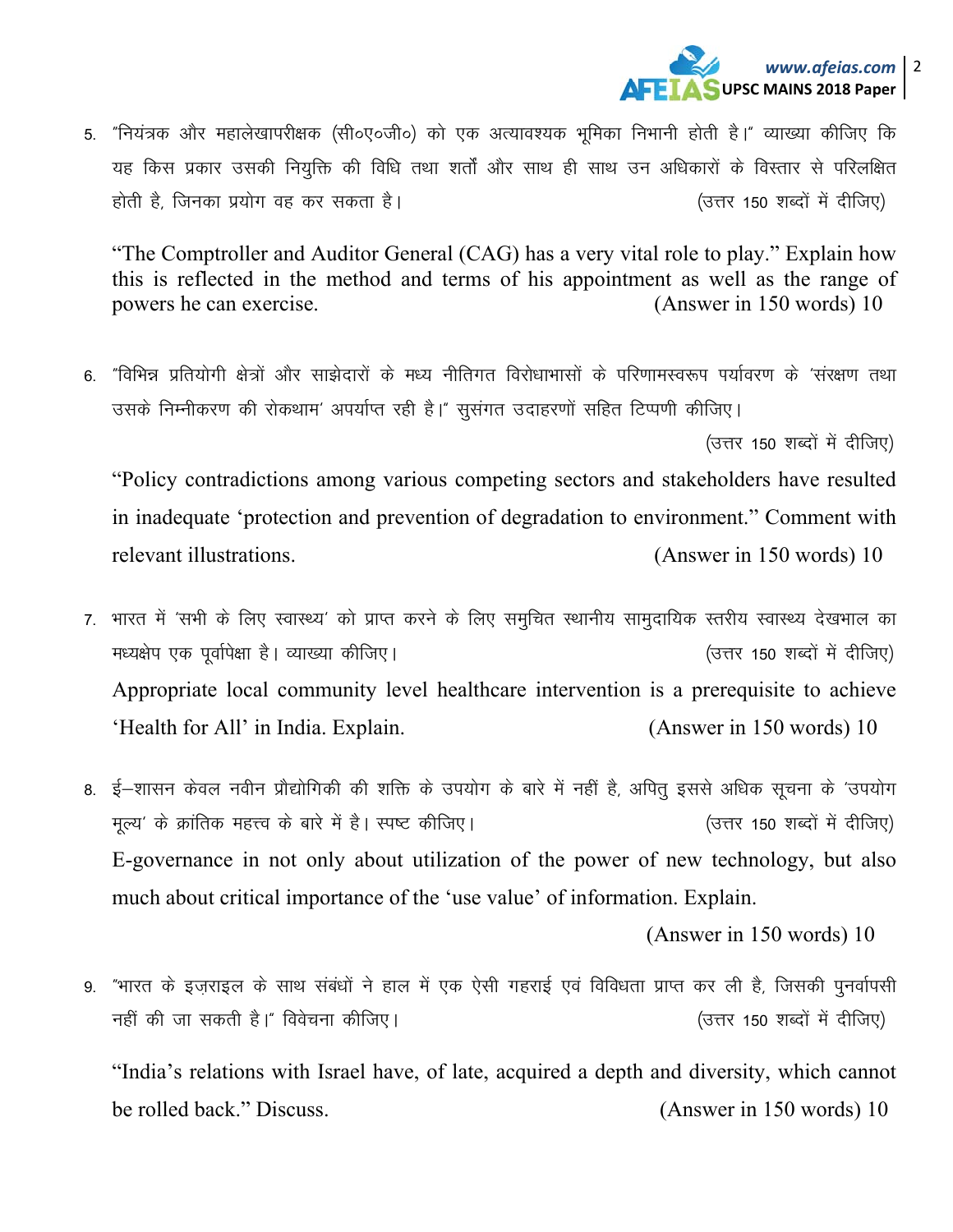

10. मध्य एशिया, जो भारत के लिए एक हित क्षेत्र है, में अनेक बाह्य शक्तियों ने अपने—आप को संस्थापित कर लिया है। इस संदर्भ में, भारत द्वारा अश्गाबात करार, 2018 में शामिल होने के निहितार्थों पर चर्चा कीजिए।

(उत्तर 150 शब्दों में दीजिए)

A number of outside powers have entrenched themselves in Central Asia, which is a zone of interest to India. Discuss the implications, in this context, of India's joining the Ashgabat Agreement, 2018. (Answer in 150 words) 10

11. क्या उच्चतम न्ययालय का निर्णय (जुलाई 2018) दिल्ली के उप–राज्यपाल और निर्वाचित सरकार के बीच राजनैतिक कशमकश को निपटा सकता है ? परीक्षण कीजिए। (उत्तर 250 शब्दों में दीजिए)

Whether the Supreme Court Judgement (July 2018) can settle the political tussle between the Lt. Governor and elected government of Delhi? Examine. (Answer in 250 words) 15

12. आप इस मत से कहाँ तक सहमत हैं कि अधिकरण सामान्य न्यायालयों की अधिकारिता को कम करते हैं ? उपर्युक्त को दृष्टिगत रखते हुए भारत में अधिकरणों की संवैधानिक वैधता तथा सक्षमता की विवेचना कीजिए।

(उत्तर 250 शब्दों में दीजिए)

How far do you agree with the view that tribunals curtail the jurisdiction of ordinary courts? In view of the above, discuss the constitutional validity and competency of the tribunals in India. (Answer in 250 words) 15

13. भारत एवं यू० एस० ए० दो विशाल लोकतंत्र हैं। उन आधारभूत सिद्धांतों का परीक्षण कीजिए, जिन पर ये दो jktuhfrd ra= vk/kkfjr gSaA ¼mŸkj 250 'kCnksa esa nhft,½

Indian and USA are two large democracies. Examine the basic tenets on which the two political systems are based. (Answer in 250 words) 15

14. भारत के वित्तीय आयोग का गठन किस प्रकार किया जाता है ? हाल में गठित वित्तीय आयोग के विचारार्थ विषय (टर्म्स ऑफ रेफरेंस) के बारे में आप क्या जानते हैं ? विवेचना कीजिए। (उत्तर 250 शब्दों में दीजिए)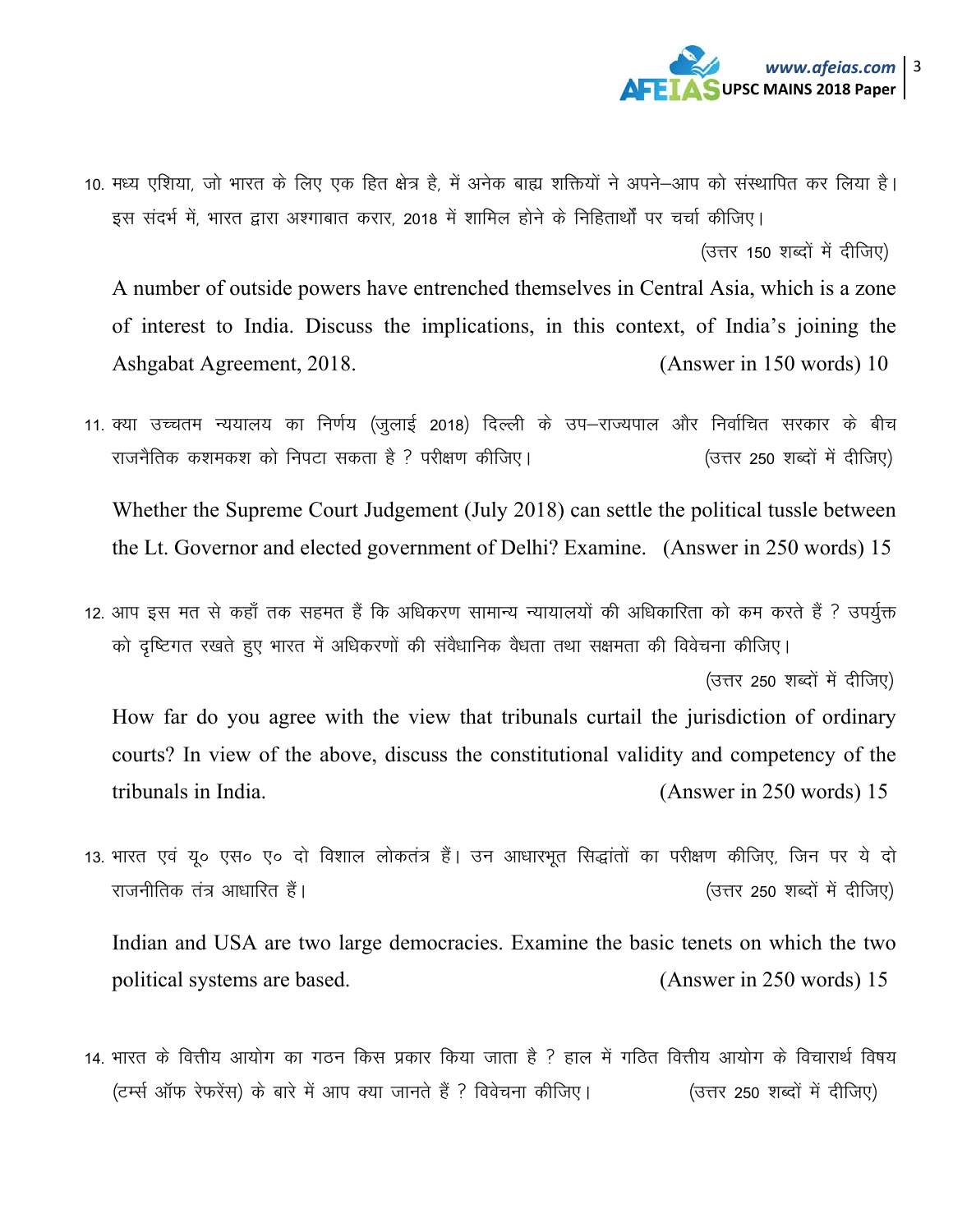

How is the Finance Commission of India constituted? What do you know about the terms of reference of the recently constituted Finance Commission? Discuss.

(Answer in 250 words) 15

15. भारत में स्थानीय शासन के एक भाग के रूप में पंचायत प्रणाली के महत्त्व का आकलन कीजिए। विकास परियोजनाओं के वित्तीयन के लिए पंचायतें सरकारी अनुदानों के अलावा और किन स्रोतों को खोज सकती हैं ? (उत्तर 250 शब्दों में दीजिए)

Assess the importance of the Panchayat system in India as a part of local government. Apart from government grants, what sources the Panchayats can look out for financing developmental projects? (Answer in 250 words) 15

16. समाज के कमज़ोर वर्गों के लिए विभिन्न आयोगों की बहुलता, अतिव्यापी अधिकारिता और प्रकार्यों के दोहरेपन की समस्याओं की ओर ले जाती है। क्या यह अच्छा होगा कि सभी आयोगों को एक व्यापक मानव अधिकार आयोग के छत्र में विलय कर दिया जाय ? अपने उत्तर के पक्ष में तर्क दीजिए। (उत्तर 250 शब्दों में दीजिए)

Multiplicity of various commissions for the vulnerable sections of the society leads to problems of overlapping jurisdiction and duplication of functions. Is it better to merge all commissions into an umbrella Human Rights Commission? Argue your case.

(Answer in 250 words) 15

17. आप इस मत से कहाँ तक सहमत हैं कि भूख के मुख्य कारण के रूप में खाद्य की उपलब्धता में कमी पर फोकस, भारत में अप्रभावी मानव विकास नीतियों से ध्यान हटा देता है ? (उत्तर 250 शब्दों में दीजिए)

How far do you agree with the view that the focus on lack of availability of food as the main cause of hunger takes the attention away from ineffective human development policies in India? (Answer in 250 words) 15

18. नागरिक चार्टर संगठनात्मक पारदर्शिता एवं उत्तरदायित्व का एक आदर्श उपकरण है, परन्तु इसकी अपनी परिसीमाएँ हैं। परिसीमाओं की पहचान कीजिए तथा नागरिक चार्टर की अधिक प्रभाविता के लिए उपायों का सुझाव दीजिए। (उत्तर 250 शब्दों में दीजिए)